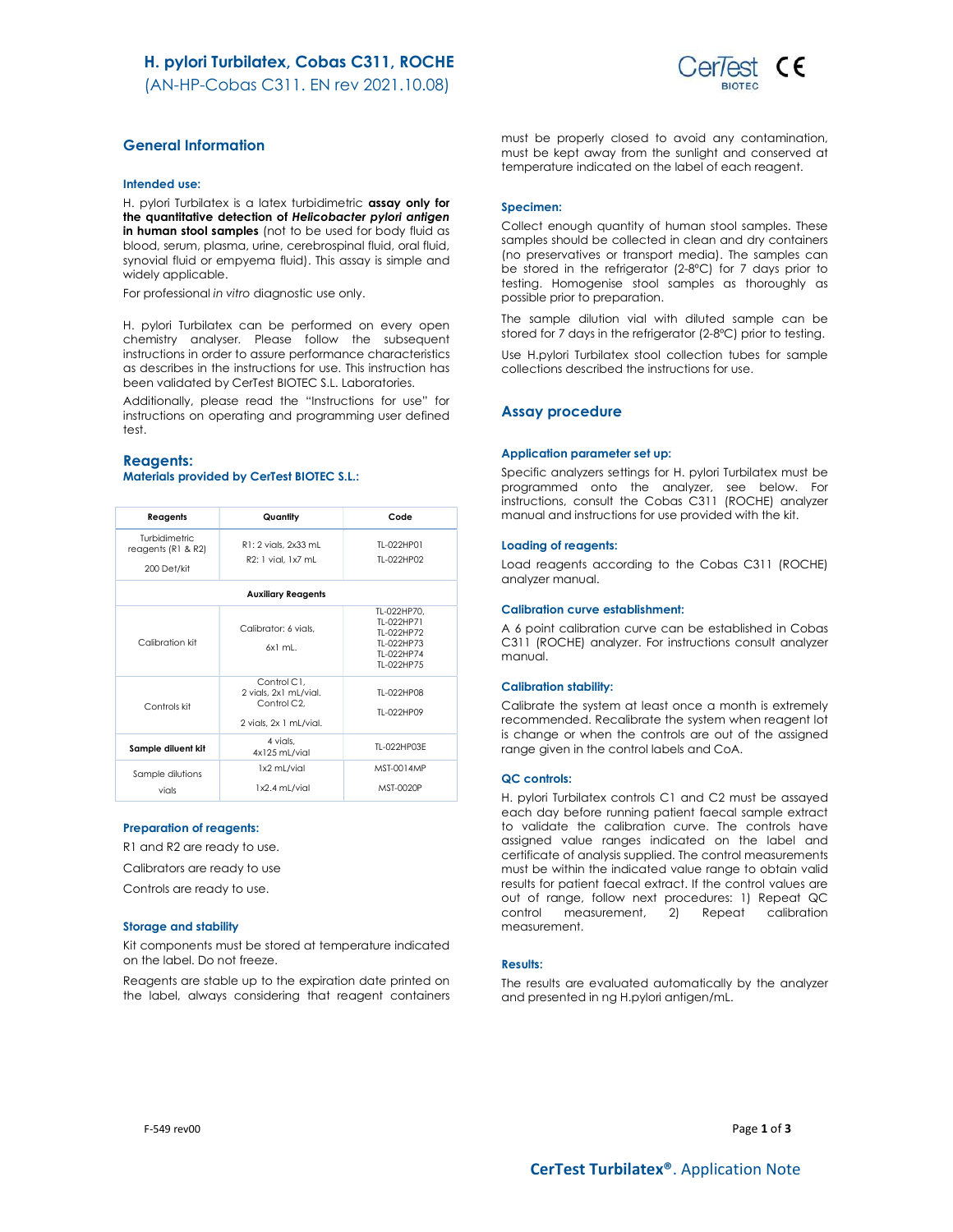# H. pylori Turbilatex, Cobas C311, ROCHE

(AN-HP-Cobas C311. EN rev 2021.10.08)

### Performance characteristics

The following results have been obtained during the validation of H.pylori Turbilatex on the Cobas C311 (ROCHE) analyzer.

### Linearity:

H. pylori Turbilatex on Cobas C311 (ROCHE) analyzer using calibrator kit is linear in the calibration range of 0-40 ng H.pylori antigen/mL.



### Measuring range:

H.pylori Turbilatex assay measuring range is 0.8-40 ng H.pylori antigen/ml on the Cobas C311 (ROCHE) analyser. Samples higher concentrated than 40 ng H.pylori antigen/mL of stool must be diluted for proper quantification by the user, using additional sample buffer.

### Prozone effect

Using the reported parameters, no prozone effect (hook effect) was observed up to 0.2 mg H. pylori antigen/mL of stool. Samples with H. pylori antigen concentration of 0.2 mg H. pylori antigen/mL give a typical positive result >40 ng H.pylori antigen/mL.

### Detection limit

Limit of detection (LOD): 0.8 ng H. pylori antigen/ml. The lower limit of detection of H. pylori Turbilatex was determined on 20 samples and 2 sample replicates as the mean value + 2xSD.

Limit of quantification (LOQ): 1 ng H. pylori antigen/mL. The lower limit of quantification is defined as the lowest actual amount of analysis that can be reliably detected; imprecision is < 20% as CV% on the Cobas C311 (ROCHE) analyzer.

### Precision

H. pylori Turbilatex was tested with three different controls levels.

|              | Low            | Medium          | High            |
|--------------|----------------|-----------------|-----------------|
|              | $(1 \nmid mL)$ | $(10 \nmid mL)$ | $(40 \nmid mL)$ |
| N            | 20             | 20              | 20              |
| Mean (ng/ml) | 1.08           | 10.23           | 39.76           |
| SD (ng/ml)   | 0.12           | 0.79            | 2.01            |
| CV (%)       | 11             | 8               | 5               |

### Method comparison

Results obtained with H. pylori Turbilatex on the Cobas C311 (ROCHE) analyzer were compared with an immunochromatographic test (CerTest H. pylori, CerTest). The results were as follows:

|                                             | Sensitivity | Specificity |
|---------------------------------------------|-------------|-------------|
| H. pylori Turbilatexys<br>CerTest H. pylori | 86.5%       | >98%        |

### Shipping damage

Please notify your distributor, it this product was received damaged.

# Symbols key

| IVD                 | For in vitro diagnostic use only     | - 11 | Keep dry               |
|---------------------|--------------------------------------|------|------------------------|
|                     | Consult instructions for use         |      | Temperature limitation |
| REF                 | Catalogue number                     | LOT  | Lot number             |
|                     | Use by                               | ₩    | Manufacturer           |
| Σ<br>$\overline{D}$ | Contains sufficient for <n> test</n> | DIL  | Sample diluent         |
|                     | Keep out of the sunlight             |      |                        |

# **Manufacturer**

### CERTEST BIOTEC S.L.

Pol. Industrial Río Gállego II, Calle J, Nº 1, 50840, San Mateo de Gállego, Zaragoza (SPAIN) www.certest.es

### **NOTES**

Please refer to the instruction for use for the detailed information about the test on the following:

Synthesis; Principle; Precautions; Reagents; Specimen collection and preparation; Interpretation of results and limitations.

F-549 rev00  $Page 2 of 3$